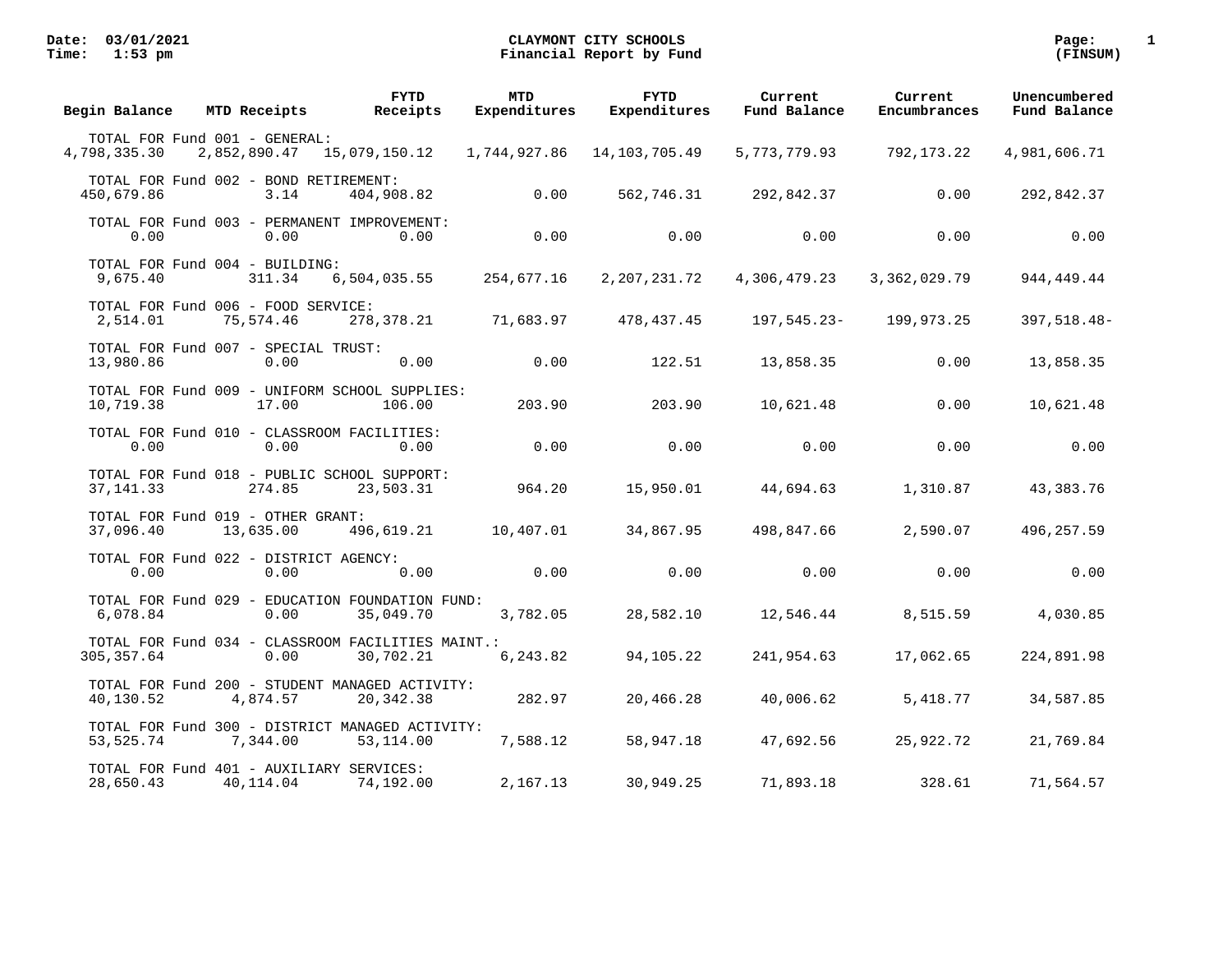| Begin Balance                                            | MTD Receipts | <b>FYTD</b><br>Receipts                                          | <b>MTD</b><br>Expenditures | <b>FYTD</b><br>Expenditures | Current<br>Fund Balance | Current<br>Encumbrances | Unencumbered<br>Fund Balance |
|----------------------------------------------------------|--------------|------------------------------------------------------------------|----------------------------|-----------------------------|-------------------------|-------------------------|------------------------------|
| 0.00                                                     | 0.00         | TOTAL FOR Fund 431 - GIFTED EDUCATION FUND:<br>0.00              | 0.00                       | 0.00                        | 0.00                    | 0.00                    | 0.00                         |
| 0.00                                                     | 0.00         | TOTAL FOR Fund 432 - MANAGEMENT INFORMATION SYSTEM<br>0.00       | 0.00                       | 0.00                        | 0.00                    | 0.00                    | 0.00                         |
| $8,407.69 -$                                             | 17, 171.32   | TOTAL FOR Fund 439 - PUBLIC SCHOOL PRESCHOOL:<br>92, 224. 75     | 12,394.33                  | 96, 211.39                  | $12,394.33 -$           | 815.00                  | $13, 209.33 -$               |
| 0.00                                                     | 0.00         | TOTAL FOR Fund 451 - DATA COMMUNICATION FUND:<br>4,500.00        | 80.26                      | 1,121.90                    | 3,378.10                | 28.10                   | 3,350.00                     |
| TOTAL FOR Fund 458:<br>0.00                              | 0.00         | 0.00                                                             | 0.00                       | 0.00                        | 0.00                    | 0.00                    | 0.00                         |
| 2,447.28                                                 | 471,179.98   | TOTAL FOR Fund 467 - STUDENT WELLNESS AND SUCCESS:<br>942,382.98 | 85,922.52                  | 691,145.49                  | 253,684.77              | 0.00                    | 253,684.77                   |
| 6,275.75                                                 | 0.00         | TOTAL FOR Fund 499 - MISCELLANEOUS STATE GRANT FUN<br>65,345.99  | 0.00                       | 70,210.52                   | 1,411.22                | 0.00                    | 1,411.22                     |
| TOTAL FOR Fund 502 - SCHOOL TO WORK:<br>0.00             | 0.00         | 0.00                                                             | 0.00                       | 0.00                        | 0.00                    | 0.00                    | 0.00                         |
| TOTAL FOR Fund 504:<br>0.00                              | 0.00         | 0.00                                                             | 0.00                       | 0.00                        | 0.00                    | 0.00                    | 0.00                         |
| 0.00                                                     | 0.00         | TOTAL FOR Fund 507 - ELEM/SECONDARY SCH EMER RELIE<br>80,163.32  | 1,893.00                   | 82,056.32                   | $1,893.00-$             | 15,530.54               | 17,423.54-                   |
| 0.00                                                     | 0.00         | TOTAL FOR Fund 510 - CORONAVIRUS RELIEF FUND:<br>124,023.37      | 52.74                      | 117,604.85                  | 6,418.52                | 3,280.35                | 3,138.17                     |
| TOTAL FOR Fund 516 - IDEA PART B GRANTS:<br>$38,803.14-$ | 54,611.33    | 329,930.27                                                       | 40,334.11                  | 331,461.24                  | $40,334.11 -$           | 17,393.01               | 57,727.12-                   |
| TOTAL FOR Fund 532:<br>0.00                              | 0.00         | 0.00                                                             | 0.00                       | 0.00                        | 0.00                    | 0.00                    | 0.00                         |
| 0.00                                                     | 0.00         | TOTAL FOR Fund 533 - TITLE II D - TECHNOLOGY:<br>0.00            | 0.00                       | 0.00                        | 0.00                    | 0.00                    | 0.00                         |
| 0.00                                                     | 0.00         | TOTAL FOR Fund 536 - TITLE I SCHOOL IMPROVEMENT A:<br>28,529.00  | 0.00                       | 28,529.00                   | 0.00                    | 0.00                    | 0.00                         |
| 0.00                                                     | 0.00         | TOTAL FOR Fund 537 - TITLE I SCHOOL IMPROVEMENT G:<br>0.00       | 0.00                       | 0.00                        | 0.00                    | 0.00                    | 0.00                         |